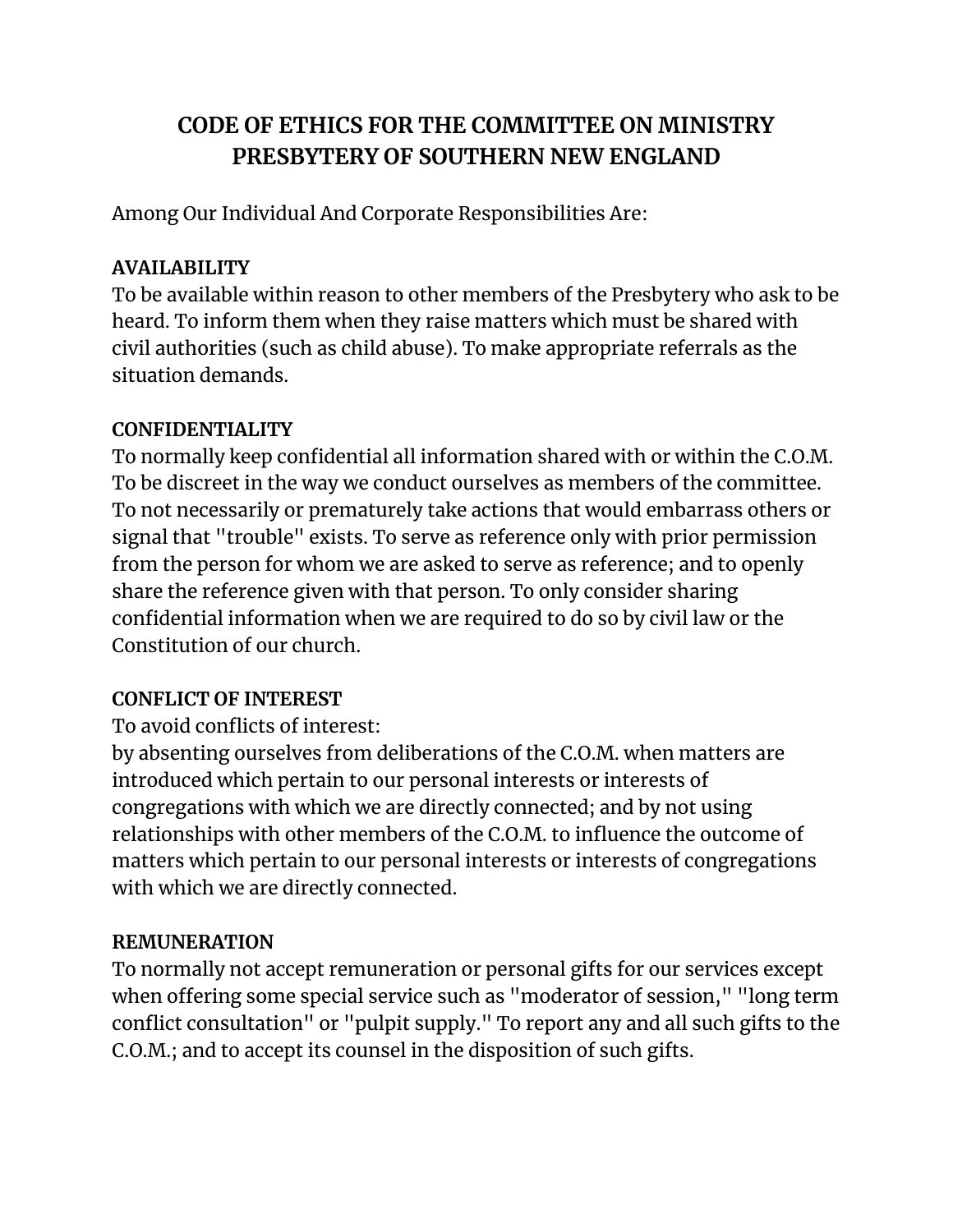#### **WORK WITH CHURCHES AND MINISTERS**

To respect the collective wisdom of the C.O.M. To act as agents of the committee when working with churches and ministers. Not to act unilaterally, unless the committee has granted this authority. To fairly represent the position of the committee; and not present our own personal position or views as the position of the committee. Not to ignore, bypass or act contrary to the Book of Order.

| <b>SIGNED</b> |  |
|---------------|--|
| DATE.         |  |

# **Guidelines for Dealing with Sensitive Information**

From time to time members of COM may receive sensitive information during a meeting with a pastor, a session, or a member of a congregation - either during a one-on-one meeting or phone call, a cluster group interview, a Triennial visit, or an exit interview. COM is committed to maintaining the confidentiality of the reporting person. COM is, however, obligated to "make note" of the information gathered so that it may effectively serve the pastor, church, and Presbytery.

Some sensitive information cannot be kept confidential and is reportable. Reports of child abuse or sexual misconduct are the types of sensitive information that must be reported according to the Presbytery policies and/or state law on those topics.

Sensitive information that is not reportable should be shared in any of the following ways within the COM only:

- 1. Verbally to chair of COM, General Presbyter or Stated Clerk
- 2. Verbally within the COM meeting
- 3. Written for COM's church or minister file
- 4. Written for Presbytery's church or minister file